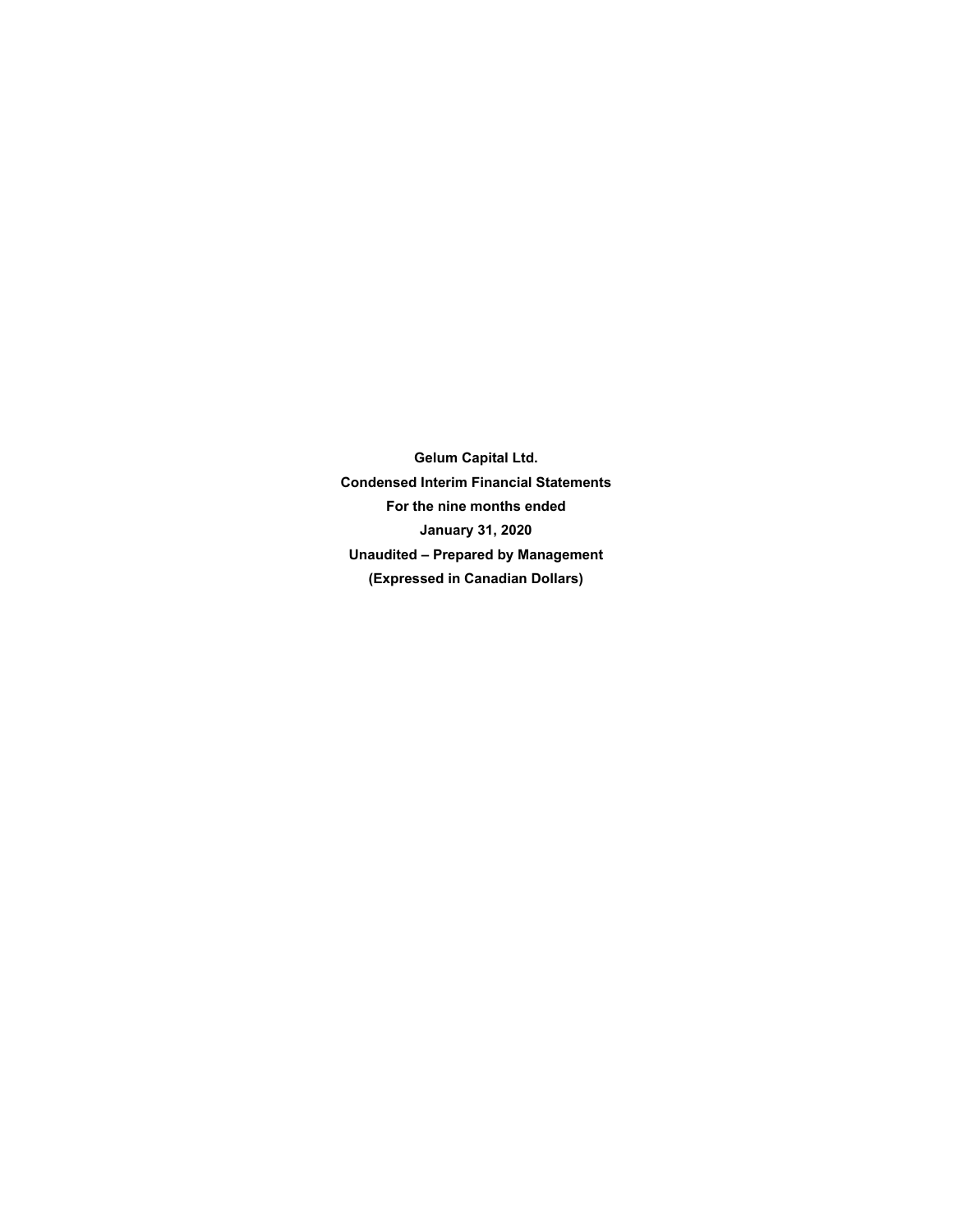# **NOTICE OF NO AUDITOR REVIEW**

# **UNAUDITED CONDENSED INTERIM FINANCIAL STATEMENTS**

# NOTICE OF NO AUDITOR REVIEW OF CONDENSED INTERIM FINANCIAL **STATEMENTS**

Under National Instrument 51-102, Part 4, subsection 4.3(3)(a), if an auditor has not performed a review of the condensed interim financial statements, they must be accompanied by a notice indicating that the condensed interim financial statements have not been reviewed by an auditor.

The accompanying unaudited condensed interim financial statements of Gelum Capital Ltd. (the "Company") have been prepared by and are the responsibility of the Company's management. The unaudited condensed interim financial statements are prepared in accordance with International Financial Reporting Standards and reflect management's best estimates and judgment based on information currently available.

The Company's independent auditor has not performed a review of these condensed interim financial statements in accordance with standards established by the Chartered Professional Accountants of Canada for a review of condensed interim financial statements by an entity's auditor.

March 31, 2020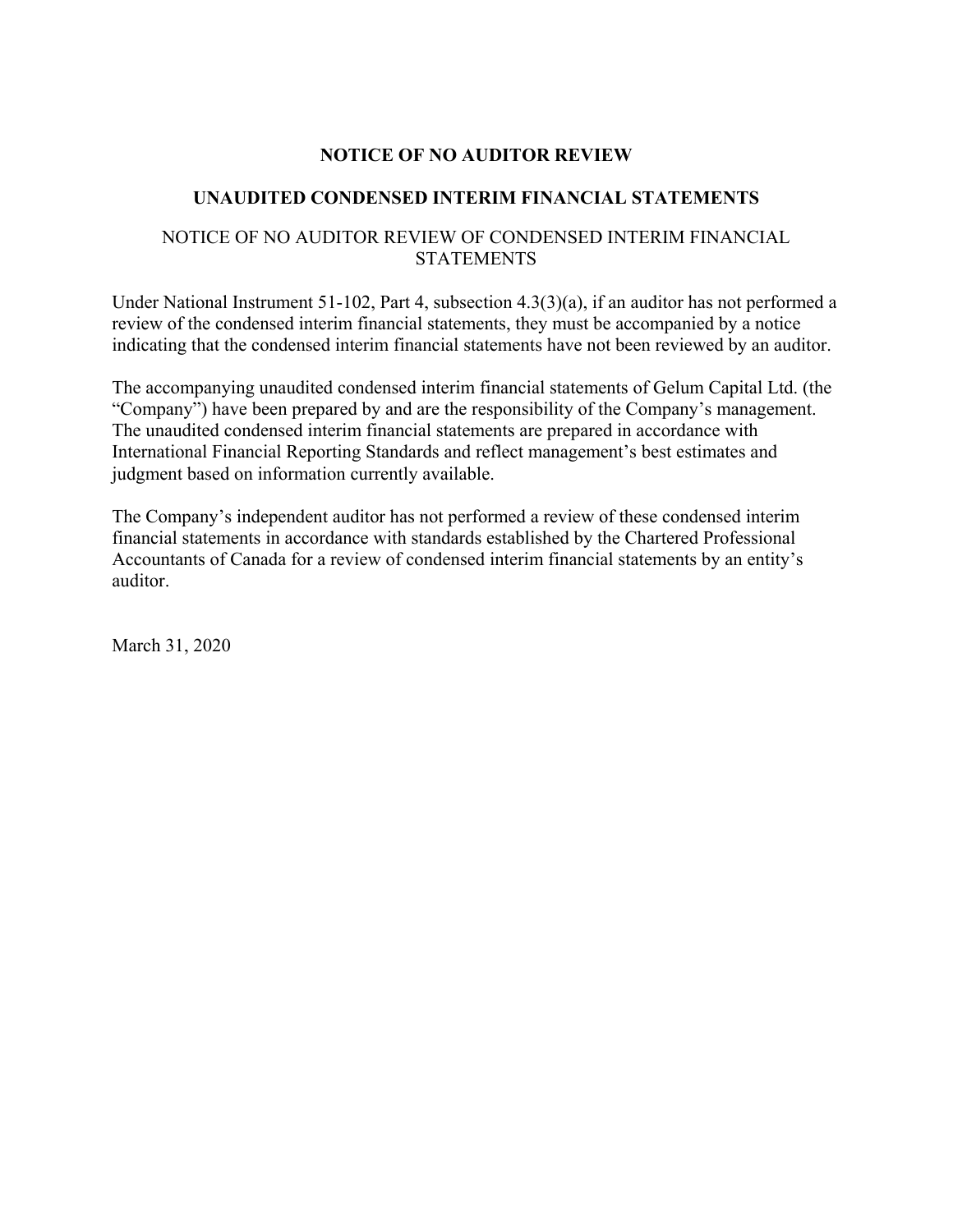# **Condensed Interim Statements of Financial Position**

# **Unaudited – Prepared by Management**

# **As at January 31, 2020 and April 30, 2019**

|                                                    |      | January 31<br>2020 | April 30,<br>2019 |
|----------------------------------------------------|------|--------------------|-------------------|
|                                                    | Note | \$                 | \$                |
| <b>Assets</b>                                      |      |                    |                   |
| <b>Current assets</b>                              |      |                    |                   |
| Cash and cash equivalents                          | 3    | 11,537             | 84,174            |
| Receivable                                         | 4    | 6,257              | 3,307             |
| <b>Total assets</b>                                |      | 17,794             | 87,481            |
|                                                    |      |                    |                   |
| Liabilities and shareholders' deficit              |      |                    |                   |
| <b>Current liabilities</b>                         |      |                    |                   |
| Accounts payable and accrued liabilities           |      | 41,211             | 44,611            |
| Accounts payable to related parties                | 8    | 424,799            | 436,657           |
|                                                    |      | 466,010            | 481,268           |
| <b>Non-current liabilities</b>                     |      |                    |                   |
| Convertible note                                   | 5,8  | 205,271            | 173,962           |
| <b>Total liabilities</b>                           |      | 671,281            | 655,230           |
| Shareholders' deficit                              |      |                    |                   |
| Share capital                                      | 6    | 7,245,232          | 7,245,232         |
| Shares to be issued                                | 8    | 29,200             | 29,200            |
| Reserves                                           | 8    | 5,588,580          | 5,588,580         |
| Equity portion of convertible note                 | 5    | 75,459             | 75,459            |
| Deficit                                            |      | (13, 591, 958)     | (13, 506, 220)    |
| Total shareholders' deficit                        |      | (653, 487)         | (567, 749)        |
| <b>Total liabilities and shareholders' deficit</b> |      | 17,794             | 87,481            |

**Nature of operations and going concern** 1

**Approved on behalf of the Board of Directors on March 31, 2020:**

| "Robert Kopple" | <b>Director</b> | "Hendrik Van Alphen" | <b>Director</b> |
|-----------------|-----------------|----------------------|-----------------|
|                 |                 |                      |                 |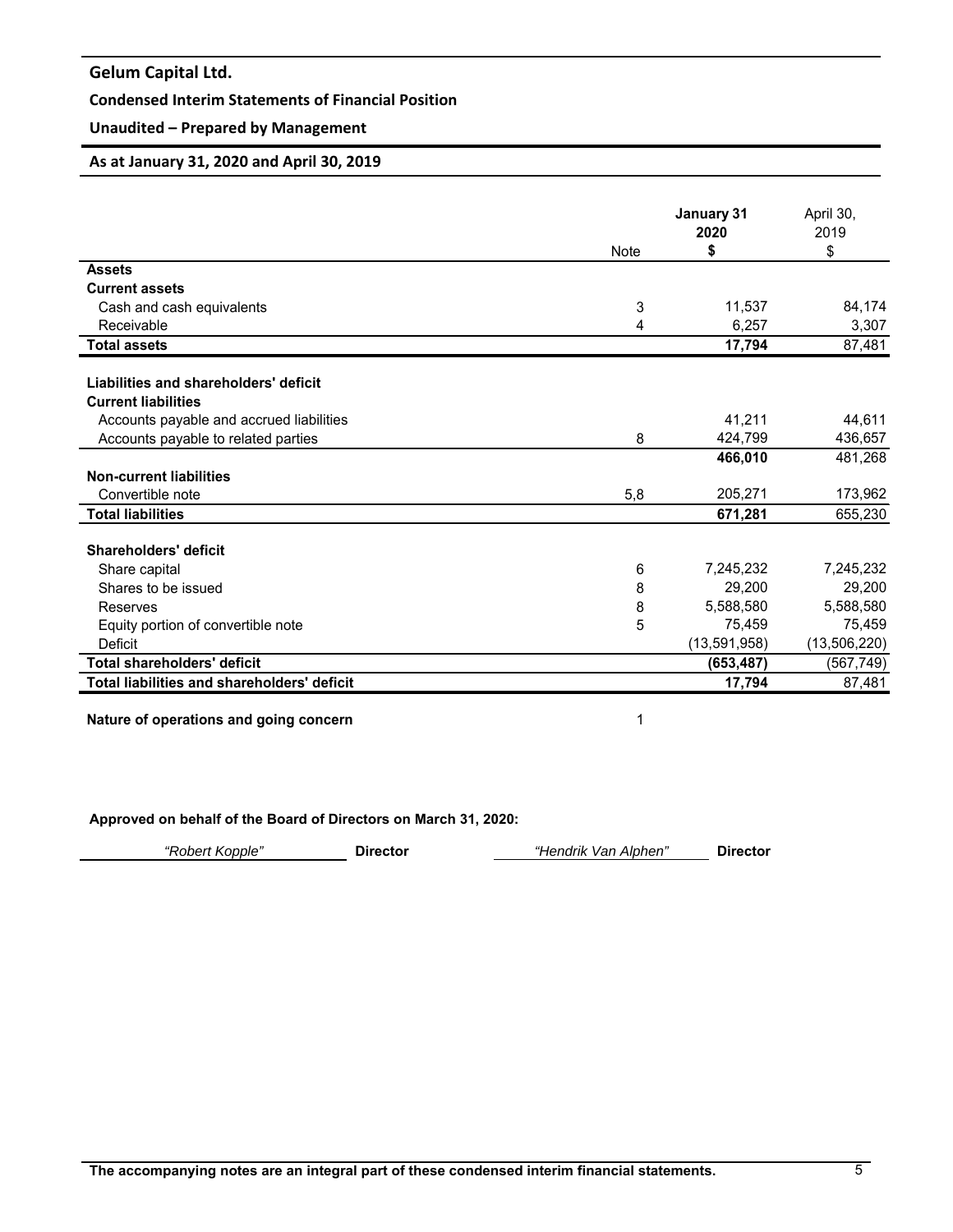# **Condensed Interim Statements of Changes in Shareholders' Deficit**

# **Unaudited – Prepared by Management**

# **For the nine months ended January 31, 2020 and January 31, 2019**

|                                                        | <b>Number</b><br>of shares<br># | <b>Share</b><br>capital  | <b>Shares to</b><br>be issued | <b>Reserves</b> | <b>Equity portion</b><br>of convertible<br><b>Debt</b> | <b>Deficit</b> | Total<br>shareholders'<br>deficit |
|--------------------------------------------------------|---------------------------------|--------------------------|-------------------------------|-----------------|--------------------------------------------------------|----------------|-----------------------------------|
| May 1, 2018<br>Income and comprehensive income for the | 4,727,433                       | 7,245,232                | 29,200                        | 5,588,580       | 75,459                                                 | (13,504,727)   | (566, 256)                        |
| period                                                 |                                 | $\overline{\phantom{0}}$ |                               |                 | $\blacksquare$                                         | 78,860         | 78,860                            |
| January 31, 2019                                       | 4,727,433                       | 7,245,232                | 29,200                        | 5,588,580       | 75.459                                                 | (13, 425, 867) | (487, 396)                        |
| May 1, 2019                                            | 4,727,433                       | 7,245,232                | 29,200                        | 5,588,580       | 75,459                                                 | (13,506,220)   | (567, 749)                        |
| Loss and comprehensive loss for the period             |                                 |                          |                               |                 |                                                        | (85, 738)      | (85, 738)                         |
| <b>January 31, 2020</b>                                | 4,727,433                       | 7,245,232                | 29,200                        | 5,588,580       | 75,459                                                 | (13,591,958)   | (653, 487)                        |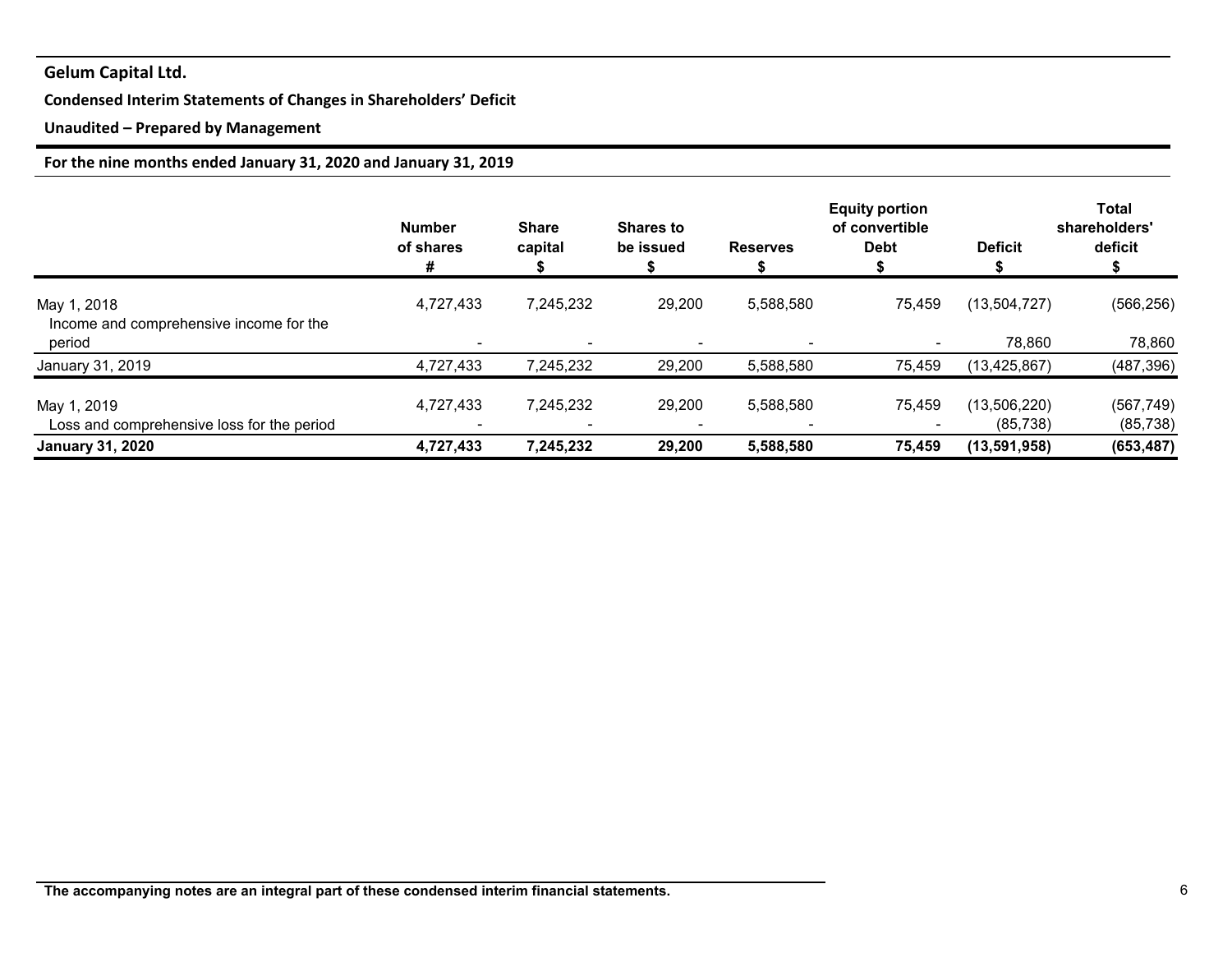# **Condensed Interim Statements of Income (Loss) and Comprehensive Income (loss)**

# **Unaudited – Prepared by Management**

# **For the three and nine months ended January 31,**

|                                                              |      | Three months ended      |                     | Nine months ended       |                     |  |
|--------------------------------------------------------------|------|-------------------------|---------------------|-------------------------|---------------------|--|
|                                                              |      | <b>January 31, 2020</b> | January 31,<br>2019 | <b>January 31, 2020</b> | January 31,<br>2019 |  |
|                                                              | Note | S                       | \$                  | S                       | \$                  |  |
| <b>Expenses</b>                                              |      |                         |                     |                         |                     |  |
| General and administrative expenses                          | 8    | 10,241                  | 6,966               | 52,212                  | 31,476              |  |
| <b>Business development</b>                                  |      |                         |                     | 600                     | 2,069               |  |
| Loss from operating expenses                                 |      | (10, 241)               | (6,966)             | (52, 812)               | (33,545)            |  |
| Gain (loss) on foreign exchange                              |      | (79)                    | 17                  | (1,618)                 | (872)               |  |
| Interest expense                                             |      | (5,041)                 |                     | (15, 123)               |                     |  |
| Acretion expense                                             |      | (5,379)                 | (4, 531)            | (16, 185)               | (12, 727)           |  |
| Recorvery of loan receivable                                 |      |                         |                     |                         | 126,004             |  |
| Income (loss) and comprehensive income (loss) for the period |      | (20, 740)               | (11, 480)           | (85, 738)               | 78,860              |  |
| Loss per share                                               |      |                         |                     |                         |                     |  |
| Weighted average number of common shares outstanding         |      |                         |                     |                         |                     |  |
| - Basic #                                                    |      | 4,727,433               | 4,727,433           | 4,727,433               | 4,727,433           |  |
| - Diluted #                                                  | 7    | 4,727,433               | 4,727,433           | 4,727,433               | 4,727,433           |  |
| Basic loss per share \$                                      |      | (0.00)                  | (0.00)              | (0.02)                  | 0.02                |  |
| Diluted loss per share \$                                    |      | (0.00)                  | (0.00)              | (0.02)                  | 0.02                |  |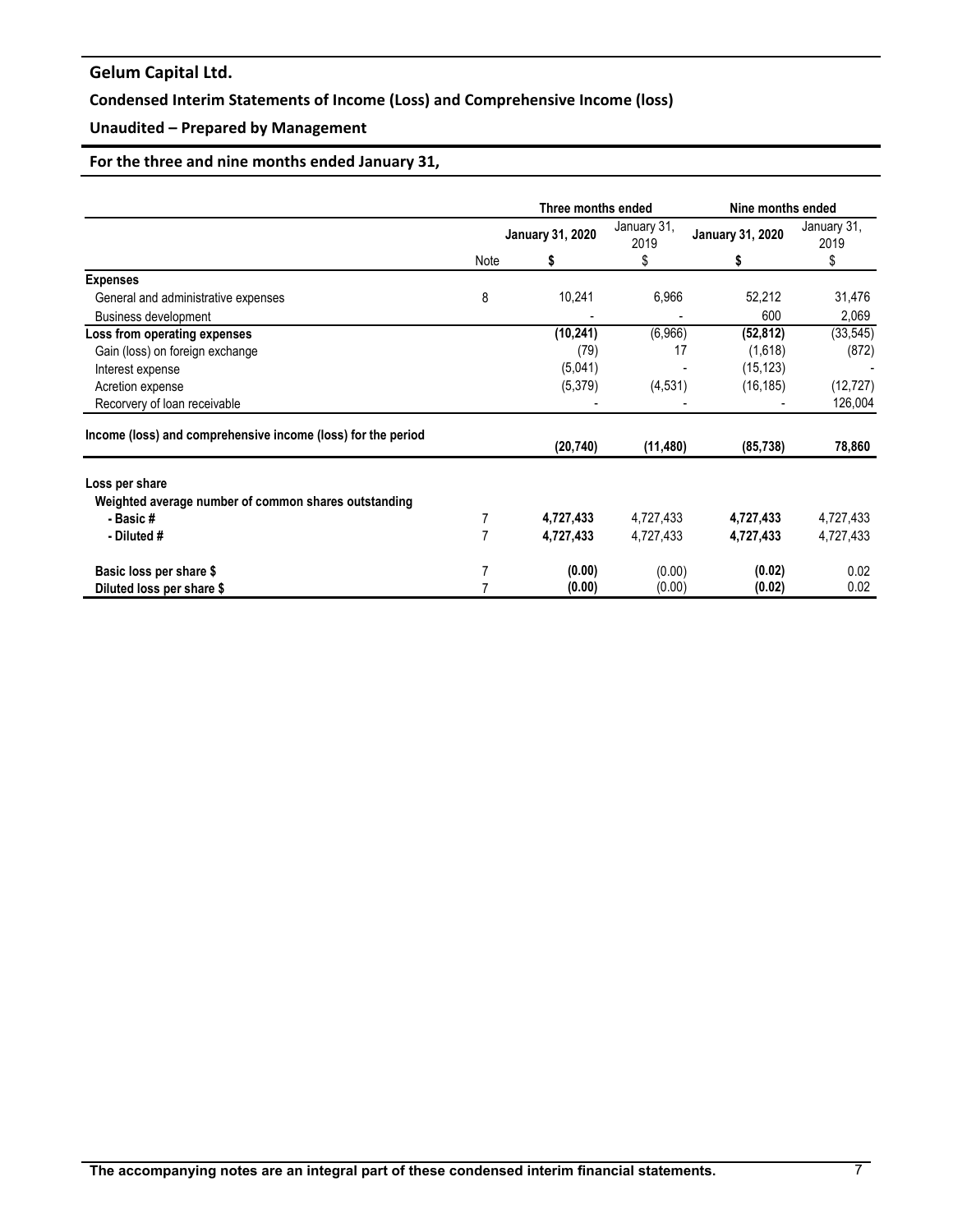# **Condensed Interim Statements of Cash Flows**

# **Unaudited – Prepared by Management**

# **For the nine months ended January 31, 2020 and January 31, 2019**

|                                                                                  |      | 2020      | 2019      |
|----------------------------------------------------------------------------------|------|-----------|-----------|
|                                                                                  | Note | 5         | \$        |
| <b>Operating activities</b>                                                      |      |           |           |
| Income (loss) and comprehensive income (loss) for the period<br>Adjustments for: |      | (85, 738) | 78,860    |
| Accretion expense                                                                |      | 16,185    | 12,727    |
| Accrued interest on convertible loan                                             |      | 15,123    |           |
| Recovery of loan receivable                                                      |      |           | (126,004) |
| Net change in non-cash working capital items                                     | 9    | (18, 207) | 3,722     |
|                                                                                  |      | (72, 637) | (30, 695) |
| <b>Financing activities</b>                                                      |      |           |           |
| Recovery of loan to subsidiary                                                   |      |           | 151,004   |
|                                                                                  |      |           | 151,004   |
| Decrease in cash and cash equivalents                                            |      | (72, 637) | 120,309   |
| Cash and cash equivalents, beginning of period                                   |      | 84,174    | 1,438     |
| Cash and cash equivalents, end of period                                         |      | 11,537    | 121,747   |

**Supplemental cash flow information 9**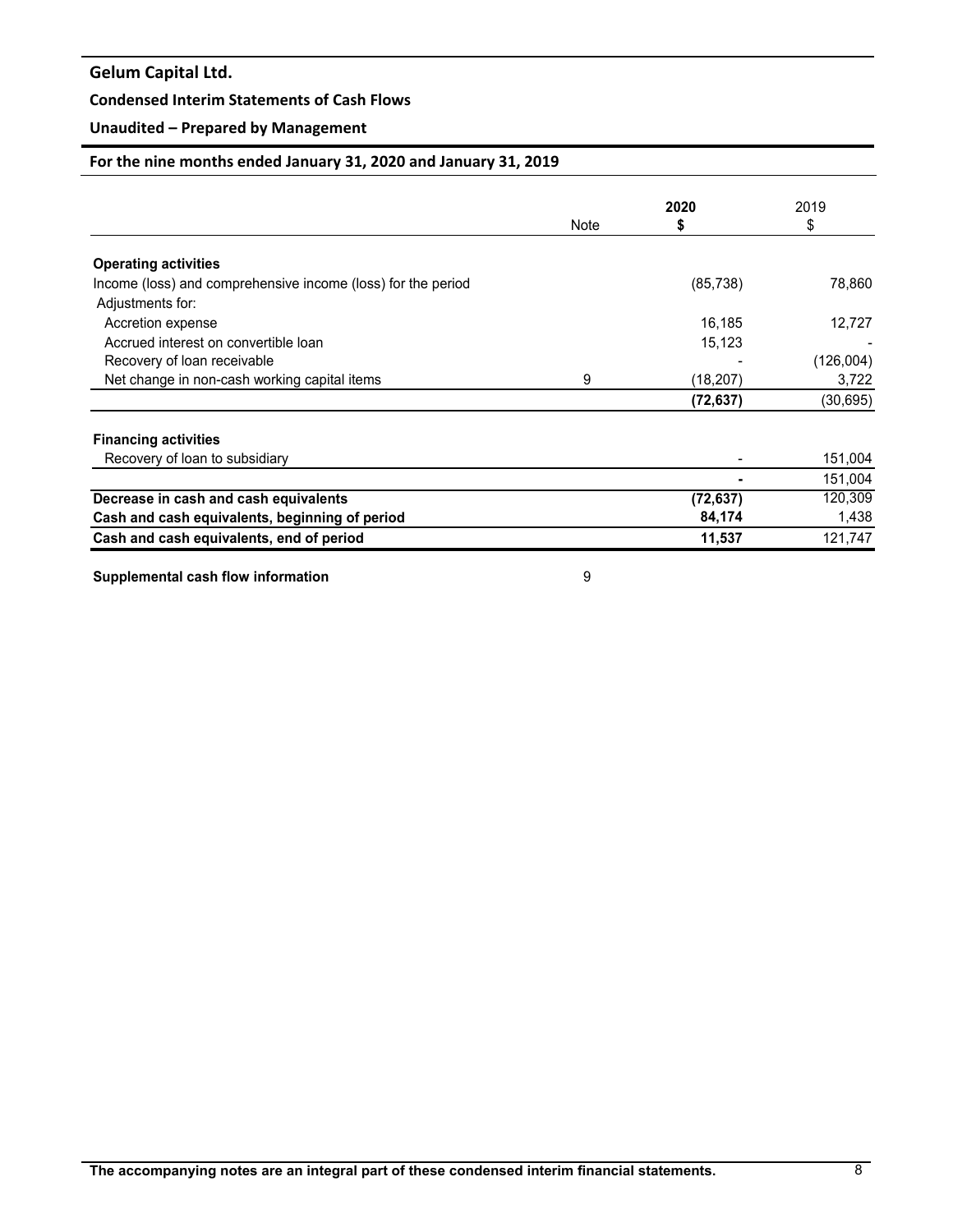### **Notes to the Condensed Interim Financial Statements**

### **Unaudited – Prepared by Management**

## **For the nine months ended Janaury 31, 2020 and January 31, 2019**

#### **1. Nature of operations and going concern**

Gelum Capital Ltd. (the "Company") was incorporated under the laws of the province of British Columbia on 8 June 1987. The principal address and registered and records office is located at Suite, 400 – 725 Granville Street, Vancouver, BC, V7Y 1G5. The Company trades under the symbol "JEM" on the Canadian Securities Exchange ("CSE")

The Company's principal business is the identification and evaluation of assets, or a business, and once identified or evaluated, to negotiate the acquisition or participation in the business.

Effective July 30, 2018, the Company's name was changed from Jagercor Energy Corp. to Gelum Capital Ltd. and the Company consolidated its common shares on a 20:1 basis. All references to the number of common shares and per share amounts have been retroactively restated to reflect this common share consolidation.

On August 22, 2017, the Company initiated the process of the acquisition of Energia Compañía Petrolera Sociedad Anónima ('ECP'), an upstream oil and gas Argentinean Operator in Neuquén Basin; through its subsidiary in Argentina, Jager Energia Argentina SA and acquired a 95% interest in ECP. On April 27, 2018, the Company divested its shares of Jager Energia Argentina SA and terminated the acquisition transaction of ECP.

The Company's condensed interim financial statements for the nine month period ended January 31, 2020 have been prepared on a going concern basis, which contemplates the realization of assets and the settlement of liabilities in the normal course of business. The Company has a comprehensive loss of \$85,738 for the nine month period ended January 31, 2020 and has a working capital deficiency of \$448,216 at January 31, 2020.

The Company had cash and cash equivalents of \$11,537 as at January 31, 2020. Management cannot provide assurance that the Company will ultimately achieve profitable operations or become cash flow positive or raise additional debt and/or equity capital. If the Company is unable to raise additional capital in the immediate future, management expects that the Company will need to curtail operations, liquidate assets, seek additional capital on less favorable terms and/or pursue other remedial measures or cease operations. Management is aware, in making its assessment, of material uncertainties related to events or conditions that may cast significant doubt upon the Company's ability to continue as a going concern. These financial statements do not include any adjustments related to the recoverability and classification of assets or the amounts and classification of liabilities that might be necessary should the Company be unable to continue as a going concern.

#### **2. Significant accounting policies**

#### **(a) Basis of presentation**

These financial statements have been prepared in conformity with International Accounting Standard ("IAS") 34, Interim Financial Reporting, using the same accounting policies as detailed in the Company's annual audited consolidated financial statements for the year ended April 30, 2019, and do not include all the information required for full annual financial statements in accordance with International Financial Reporting Standards ("IFRS"), as issued by the International Accounting Standards Board ("IASB") and interpretations of the International Financial Reporting Interpretations Committee ("IFRIC"). It is suggested that these financial statements be read in conjunction with the annual audited consolidated financial statements.

These financial statements have been prepared on an historical cost basis, except for financial instruments which are classified as fair value through profit or loss ("FVTPL"). In addition, these financial statements have been prepared using the accrual basis of accounting, except for cash flow information.

All amounts on these financial statements are presented in Canadian dollars which is the functional currency of the Company.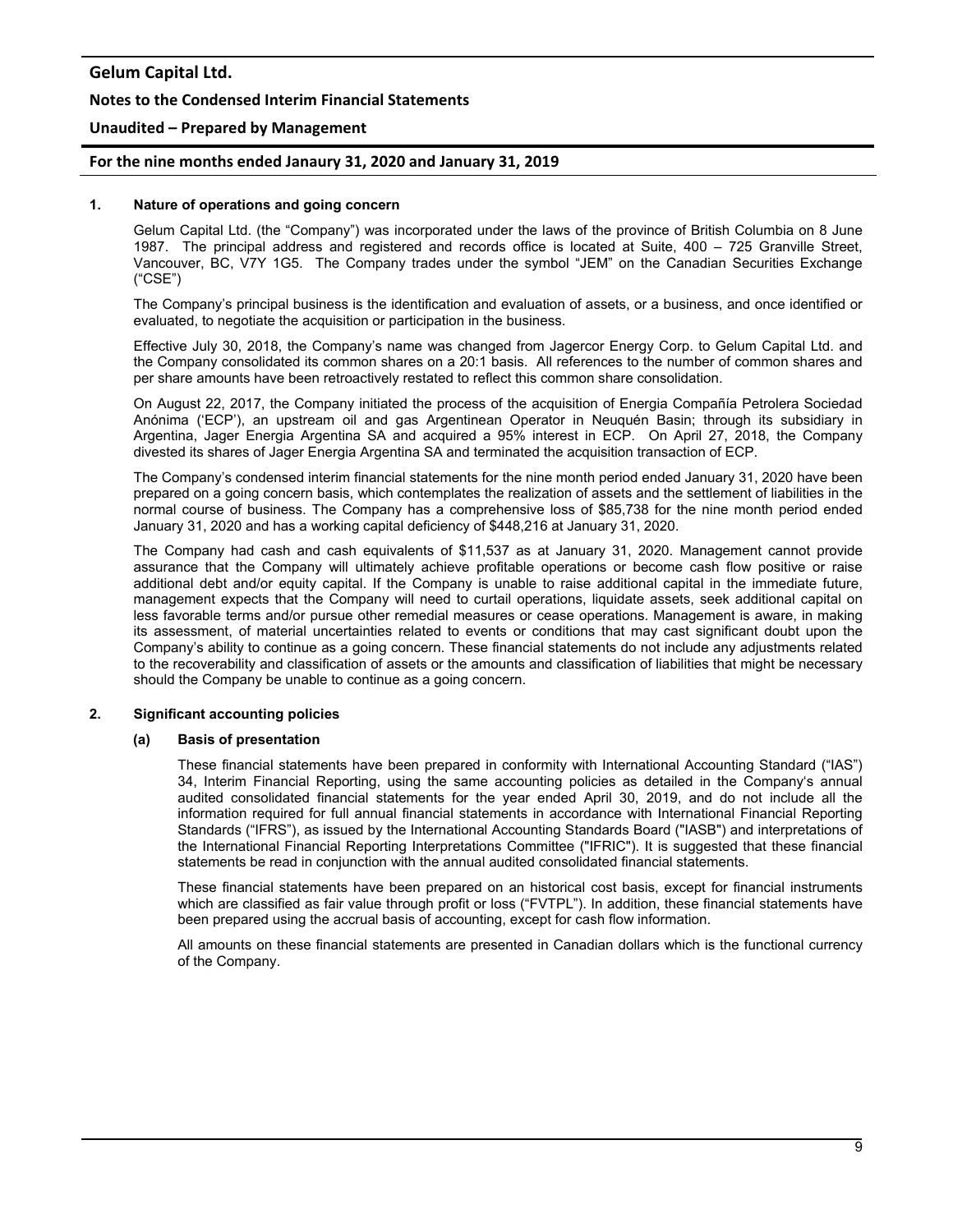## **Notes to the Condensed Interim Financial Statements**

# **Unaudited – Prepared by Management**

## **For the nine months ended Janaury 31, 2020 and January 31, 2019**

#### **2. Significant accounting policies** (continued)

#### **(b) Significant accounting policies**

Except as set out below, the accounting policies, estimates and critical judgments, methods of computation and presentation applied in these financial statements are consistent with those of the most recent annual audited consolidated financial statements and are those the Company expects to adopt in its financial statements for the year ended April 30, 2019. Accordingly, these financial statements should be read in conjunction with the Company's most recent annual audited financial statements.

#### **(c) New accounting standards**

 The Company adopted the following accounting standards that are effective for accounting periods beginning on or after January 1, 2019:

New standard IFRS 16 - *Leases* 

IFRS 16, Leases ("IFRS 16") was issued by the IASB on January 13, 2016, and replaced IAS 17, Leases. IFRS 16 eliminates the current dual accounting model for lessees, which distinguishes between onbalance sheet finance leases and off-balance sheet operating leases. Instead, IFRS 16 requires a single, on-balance sheet accounting model that is similar to current finance lease accounting. Leases become an on-balance sheet liability that attract interest, together with a new asset.

The Company does not have any leases and accordingly, there was no impact to the Company's financial statements as a result of adopting this new standard.

New Interpretation IFRIC 23 - *Uncertainty over Income Tax Treatments* 

On June 7, 2017, the IASB issued IFRIC Interpretation 23 - Uncertainty over Income Tax Treatments ("IFRIC 23"). IFRIC 23 provides guidance on the accounting for current and deferred tax liabilities and assets in circumstances in which there is uncertainty over income tax treatments.

There was no impact to the Company's financial statements as a result of adopting this new standard.

# **3. Cash and cash equivalents**

Cash and cash equivalents consist of the following:

|                                 | January 31<br>2020 | April 30<br>2019 |
|---------------------------------|--------------------|------------------|
|                                 |                    |                  |
| Bank balances - US dollar       | 9,346              | 80,804           |
| Bank balances - Canadian dollar | 2.191              | 3,370            |
|                                 | 11.537             | 84.174           |

# **4. Receivable**

Receivable consist of the following:

|                       | January 31<br>2020 | April 30,<br>2019 |
|-----------------------|--------------------|-------------------|
|                       |                    |                   |
| Sales tax recoverable | 6,257              | 3,307             |
|                       | 6,257              | 3,307             |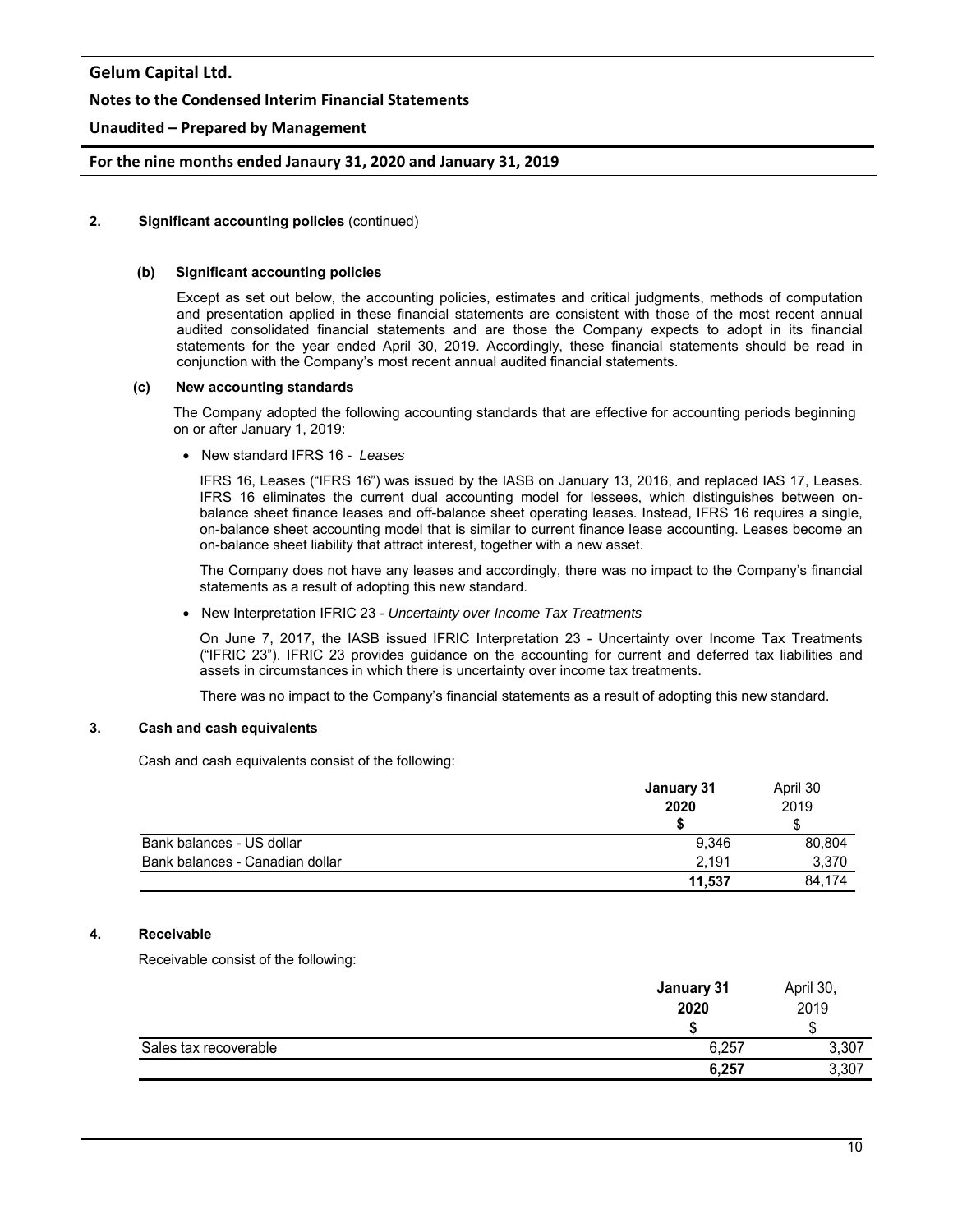### **Notes to the Condensed Interim Financial Statements**

## **Unaudited – Prepared by Management**

## **For the nine months ended Janaury 31, 2020 and January 31, 2019**

#### **5. Convertible note**

On October 14, 2017, the Company issued a convertible note with a principal face value of \$200,000 to two directors of the Company. The convertible note bears interest at the rate of 10% per annum, payable annually and has a maturity date of five years from the date of issuance. When the Company consolidated its share capital on a 20:1 basis effective July 30, 2018 the conversion price of the Notes became \$1.00 and the exercise price of any warrants issuable on conversion of the notes became \$1.20.

On September 26, 2019 the Company amended the terms of the convertible note such that the principal amount of the notes was convertible into units of the Company at \$0.05 per unit, with each unit comprised of one common share and one share purchase warrant exercisable into a further share at \$0.06 per common share (for one year from the date of issuance of the warrant, subject to the latest exercise date being the maturity date).

The Company's convertible note is as follows:

|                                             | S         |
|---------------------------------------------|-----------|
| Proceeds received, net of transaction costs | 195,045   |
| Allocation of equity portion                | (75, 459) |
| Allocation to liability portion             | 119,586   |
|                                             |           |
| Liability portion as at April 30, 2019      | 173,962   |
| Accretion expense for the period            | 16,185    |
| Accrued interest                            | 15,123    |
| Liability portion as at October 31, 2019    | 205,270   |

#### **6. Share capital**

The authorized share capital of the Company consists of unlimited common shares without par value and unlimited preferred shares without par value. All issued shares are fully paid.

#### **Transactions for the issue of share capital during the nine months ended January 31, 2020:**

There were no transactions for the issue of share capital during the nine months ended January 31, 2020.

#### **Transactions for the issue of share capital during the nine months ended January 31, 2019:**

There were no transactions for the issue of share capital during the nine months ended January 31, 2019.

#### **Stock options**

On December 19, 2016, the Company adopted a formal Stock Option Plan (the "Option Plan"). Under the Option Plan, the exercise price of each option must not be less than the greater of the closing market price of the underlying securities on (a) the trading day prior to the date of grant and (b) the date of the grant of the stock options. The options can be granted for a maximum term of five years. The maximum number of options that can be issued may not exceed 10% of the issued and outstanding common share capital. The options vest at the discretion of the Board of Directors. The terms of the existing stock options remain in accordance with the stock option plan in place at the time the options were granted.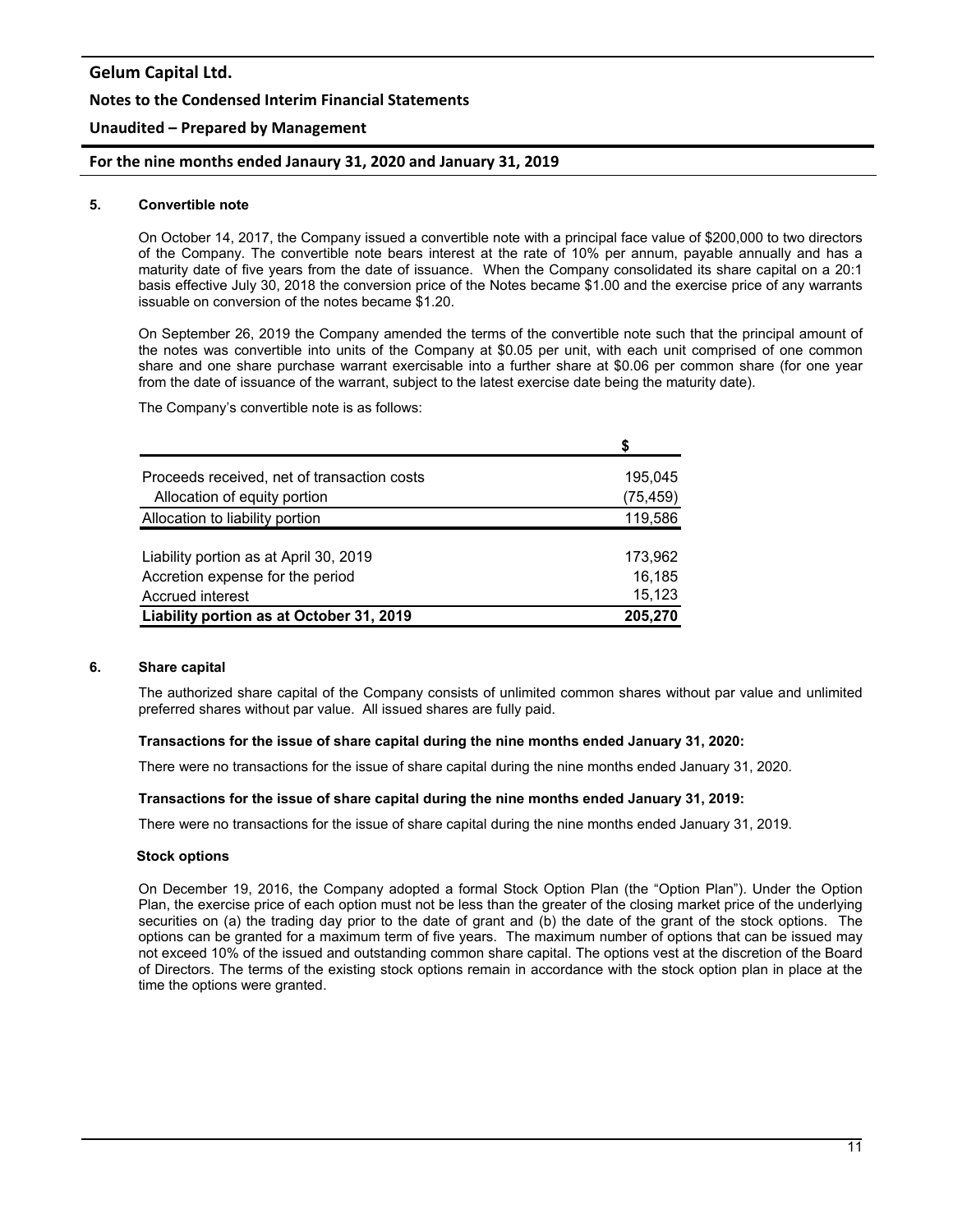## **Notes to the Condensed Interim Financial Statements**

# **Unaudited – Prepared by Management**

## **For the nine months ended Janaury 31, 2020 and January 31, 2019**

#### **6.** Share capital (continued)

#### **Stock options** (continued)

A summary of the status of the Company's stock options as at January 31, 2020 and April 30, 2019, and changes during the period/year then ended is as follows:

|                                               | Nine months ended<br><b>January 31, 2020</b> |                                    | Year ended<br>April 30, 2019 |                                    |
|-----------------------------------------------|----------------------------------------------|------------------------------------|------------------------------|------------------------------------|
|                                               | Options                                      | Weighted average<br>exercise price | Options                      | Weighted average<br>exercise price |
|                                               |                                              |                                    |                              |                                    |
| Options outstanding, beginning of period/year | 250,000                                      | 1.00                               | 267.500                      | 1.03                               |
| Expired                                       | -                                            |                                    | (17,500)                     | 1.40                               |
| Options outstanding, end of period/year       | 250,000                                      | 1.00                               | 250,000                      | 1.00                               |

As at January 31, 2020, the Company has stock options outstanding and exercisable as follows:

| Options<br>outstanding<br># | Options<br>exercisable<br># | Exercise<br>price | Expiry date  |
|-----------------------------|-----------------------------|-------------------|--------------|
| 250,000                     | 250,000                     | 1.00              | June 9, 2022 |
| 250,000                     | 250,000                     |                   |              |

The following table summarizes information about the stock options outstanding as at January 31, 2020:

| Number of   | Weighted       | Weighted       |  |
|-------------|----------------|----------------|--|
| Options     | average        | average        |  |
| Outstanding | remaining life | exercise price |  |
|             | (years)        | Ж              |  |
| 250,000     | 2.36           | 1 በበ           |  |

No stock options were granted during the nine months ended January 31, 2020 or January 31, 2019.

#### **7. Loss per share**

The calculation of basic and diluted loss per share for the nine months ended January 31, 2020 was based on the (loss) income attributable to common shareholders of (\$85,738) (2019 - \$78,860) and a weighted average number of common shares outstanding of 4,727,433 (2019 – 4,727,433).

All options and warrants were excluded from the diluted weighted average number of common shares calculation, as their effect would have been anti-dilutive.

#### **8. Related party payables and transactions**

A number of key management personnel and Directors hold positions in other entities that result in them having control or significant influence over the financial or operating policies of these entities.

No stock options were granted to related parties during the nine months ended January 31, 2020 or January 31, 2019.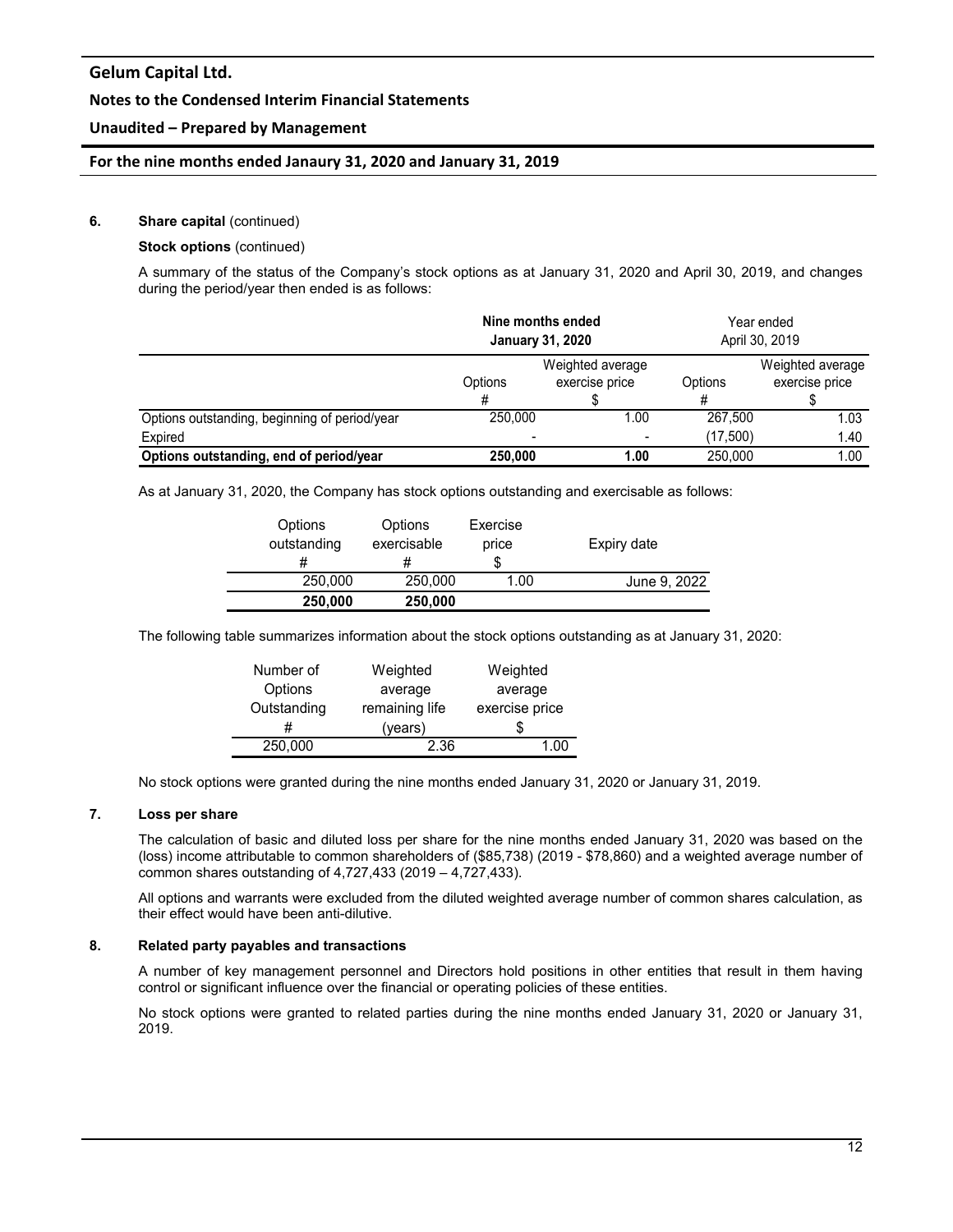## **Notes to the Condensed Interim Financial Statements**

## **Unaudited – Prepared by Management**

## **For the nine months ended Janaury 31, 2020 and January 31, 2019**

#### **8. Related party payables and transactions** (continued)

The Company transacted with the following related parties:

- **(a)** Stephen Brohman is the Company's CFO. He is a principal of Donaldson Brohman Martin CPA Inc. ("DBM CPA") and Oakside Advisory Ltd. ("Oakside") both firms in which he has significant influence. DBM CPA and Oakside provide the Company with accounting services.
- **(b)** Shares to be issued include incentive bonus payable to compensate the former Chief Executive officer payable in 36,500 common shares at a price of \$0.80 per share. Issuance pending since 2016.
- **(c)** On October 14, 2017, convertible notes were issued to two directors, Hendrik Van Alphen and Robert Kopple. (Note 5)

The aggregate value of transactions and outstanding balances with key management personnel and Directors and entities over which they have control or significant influence were as follows:

|                    | <b>Transactions</b><br>9 months ended<br>Janaury 31<br>2020 | Transactions<br>9 months ended<br>January 31,<br>2019 | <b>Balances</b><br>outstanding<br>January 31,<br>2020 | <b>Balances</b><br>outstanding<br>April 30,<br>2019 |
|--------------------|-------------------------------------------------------------|-------------------------------------------------------|-------------------------------------------------------|-----------------------------------------------------|
|                    |                                                             |                                                       |                                                       |                                                     |
| Oakside            | 8.500                                                       |                                                       | 2.500                                                 |                                                     |
| Robert Kopple      |                                                             |                                                       | 341.762                                               | 341,762                                             |
| Hendrik Van Alphen |                                                             |                                                       | 80.537                                                | 80,537                                              |
|                    | 8.500                                                       |                                                       | 424.799                                               | 422.299                                             |

All related party balances are unsecured and are due upon demand without interest.

The transactions with the key management personnel and Directors are included in operating expenses as follows:

#### **(a)** General and administrative expenses

- Includes the accounting services of Company's CFO, Stephen Brohman, charged to the Company by Oakside.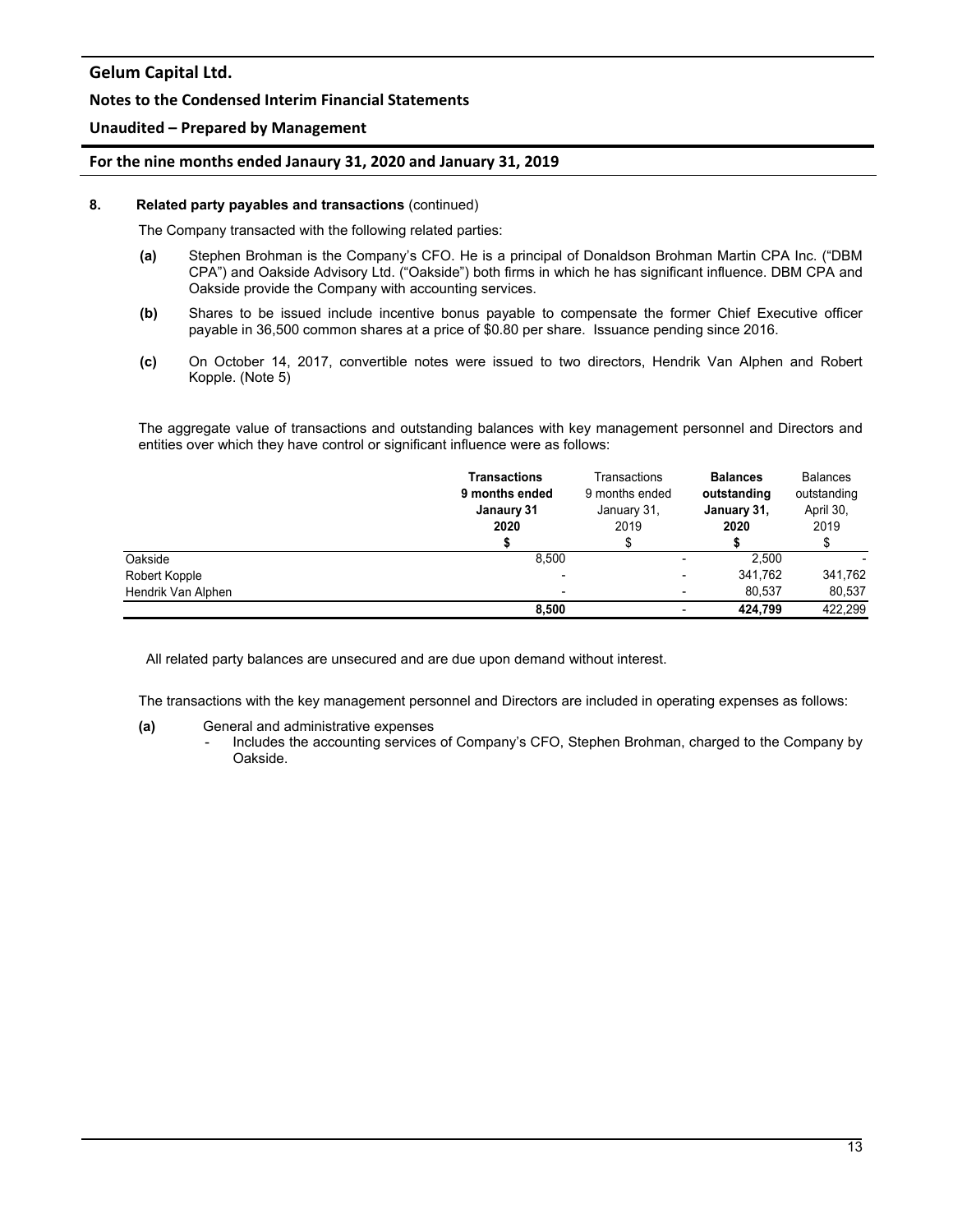## **Notes to the Condensed Interim Financial Statements**

## **Unaudited – Prepared by Management**

### **For the nine months ended Janaury 31, 2020 and January 31, 2019**

#### **9. Supplemental cash flow information**

Changes in non-cash operating working capital during the nine months ended January 31, 2020 and January 31, 2019 were comprised of the following:

|                                          | January 31,<br>2020 | January 31,<br>2019<br>\$ |
|------------------------------------------|---------------------|---------------------------|
|                                          |                     |                           |
| Receivable                               | (2,588)             | (852)                     |
| Accounts payable and accrued liabilities | (3,399)             | 10,879                    |
| Accounts payable to related parties      | (11.858)            | (14,358)                  |
| Net change                               | (17, 845)           | (4, 331)                  |

During the nine months ended January 31, 2020 and January 31, 2019, no amounts were paid on account of interest or income taxes.

#### **10. Financial risk management**

#### **Capital management**

The Company is in process of the identification and evaluation of assets, or a business, and once identified or evaluated, to negotiate the acquisition or participation in the business. The Company manages its capital structure and makes adjustments to it in light of changes in economic conditions and the risk characteristics of underlying assets. In order to maintain or adjust its capital structure, the Company may issue new shares, purchase shares for cancellation pursuant to normal course issuer bids or make special distributions to shareholders. The Company is not subject to any externally imposed capital requirements and does not presently utilize any quantitative measures to monitor its capital. The Company's capital structure as at January 31, 2020 is comprised of shareholders' deficit of \$653,487 (April 30, 2019 - \$567,749).

The Company currently has no source of revenues. In order to fund future projects and pay for administrative costs, the Company will spend its existing working capital and raise additional funds as needed. The Company's ability to continue as a going concern on a long-term basis and realize its assets and discharge its liabilities in the normal course of business rather than through a process of forced liquidation is primarily dependent upon its ability to borrow or raise additional financing from equity markets.

#### **Financial instruments - fair value**

The Company's financial instruments consist of cash and cash equivalents, accounts payable and accrued liabilities, accounts payable to related parties and convertible note.

The carrying value of accounts payable and accrued liabilities and accounts payable to related parties approximates their fair value because of the short-term nature of these instruments.

Convertible note is presented on an amortized cost basis and will be accreted to their face value at their effective interest rates, over the term to maturity.

Financial instruments measured at fair value on the statement of financial position are summarized into the following fair value hierarchy levels:

Level 1: quoted prices (unadjusted) in active markets for identical assets or liabilities.

Level 2: inputs other than quoted prices included within Level 1 that are observable for the asset or liability, either directly (i.e. as prices) or indirectly (i.e. derived from prices).

Level 3: inputs for the asset or liability that are not based on observable market data (unobservable inputs).